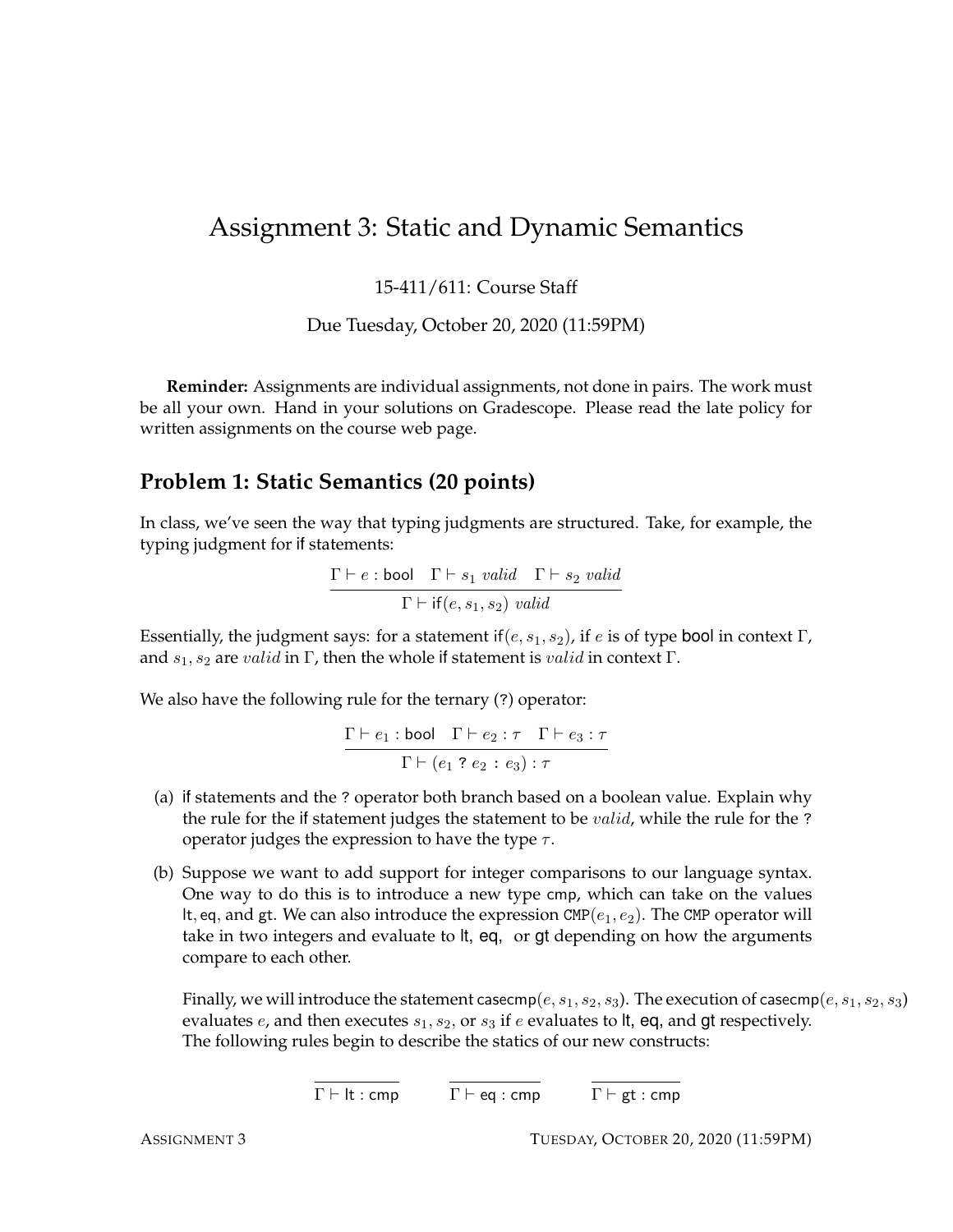Write down the typing judgments for CMP and casecmp.

### **Problem 2: Generalized Ifs (20 points)**

In this problem, assume we're using a subset of the restricted abstract syntax used in lecture, and the corresponding statics and dynamics. For your convenience, these are reproduced below.

#### **Language**

| Operators $\oplus ::= + <$ |  |                                                                                       |
|----------------------------|--|---------------------------------------------------------------------------------------|
|                            |  | Expressions $e ::= n   x   e_1 \oplus e_2   e_1 \& e_2$                               |
|                            |  | Statements $s ::= \text{assign}(x, e)   \text{ if}(e, s_1, s_2)   \text{while}(e, s)$ |
|                            |  | return $(e)$   nop   seq $(s_1, s_2)$   decl $(x, \tau, s)$                           |

#### **Statics**

 $\Gamma(x)=\tau$  $\Gamma \vdash x : \tau$   $\Gamma \vdash n : \mathsf{int}$   $\Gamma \vdash \mathsf{true} : \mathsf{bool}$   $\Gamma \vdash \mathsf{false} : \mathsf{bool}$  $\Gamma \vdash e_1 : \mathsf{int} \quad \Gamma \vdash e_2 : \mathsf{int}$  $\Gamma \vdash e_1 + e_2 : \mathsf{int}$  $\Gamma \vdash e_1 : \mathsf{int} \quad \Gamma \vdash e_2 : \mathsf{int}$  $\Gamma \vdash e_1 < e_2:$  bool  $\Gamma \vdash e_1 : \textsf{bool} \quad \Gamma \vdash e_2 : \textsf{bool}$  $\Gamma \vdash e_1$ && $e_2:$  bool  $\Gamma(x) = \tau' \quad \Gamma \vdash e : \tau'$  $\Gamma \vdash \mathsf{assign}(x, e) : [\tau]$  $\Gamma \vdash e :$  bool  $\Gamma \vdash s_1 : [\tau] \quad \Gamma \vdash s_2 : [\tau]$  $\Gamma \vdash \mathsf{if}(e, s_1, s_2) : [\tau]$  $\Gamma \vdash e : \textsf{bool} \quad \Gamma \vdash s : [\tau]$  $\Gamma \vdash \mathsf{while}(e, s) : [\tau]$  $\Gamma \vdash e : \tau$  $\Gamma \vdash \mathsf{return}(e) : [\tau]$  $\Gamma \vdash$  nop :  $[\tau]$  $\Gamma \vdash s_1 : [\tau] \quad \Gamma \vdash s_2 : [\tau]$  $\Gamma \vdash \mathsf{seq}(s_1, s_2) : [\tau]$  $\Gamma, x:\tau' \vdash s : [\tau]$  $\Gamma \vdash \mathsf{decl}(x, \tau', s) : [\tau]$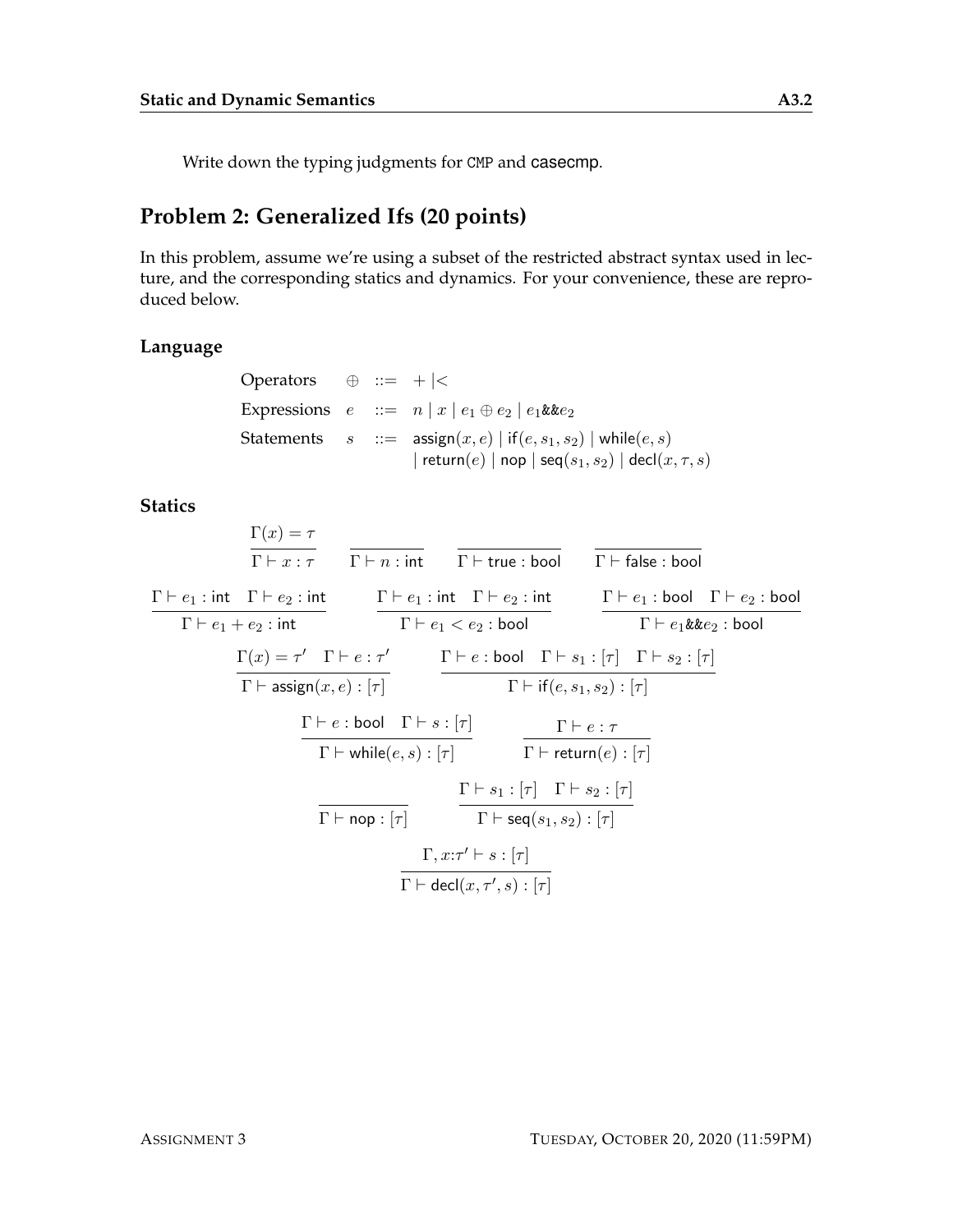#### **Dynamics**

$$
\begin{array}{lcll} \eta \vdash e_{1} \oplus e_{2} \rhd K & \to & \eta \vdash e_{1} \rhd (\bot \oplus e_{2}, K) \\ \eta \vdash c_{1} \rhd (\bot \oplus e_{2}, K) & \to & \eta \vdash e_{2} \rhd (c_{1} \oplus \bot, K) \\ \eta \vdash c_{2} \rhd (c_{1} \oplus \bot, K) & \to & \eta \vdash c \rhd K & (c = c_{1} \oplus c_{2}) \\ \eta \vdash e_{1} \& e_{2} \rhd K & \to & \eta \vdash e_{1} \rhd (\bot \& e_{2}, K) \\ \eta \vdash \text{false} \rhd (\bot \& e_{2}, K) & \to & \eta \vdash \text{false} \rhd K \\ \eta \vdash \text{true} \rhd (\bot \& e_{2}, K) & \to & \eta \vdash e_{2} \rhd K \\ \eta \vdash x \rhd K & \to & \eta \vdash \eta(x) \rhd K \\ \eta \vdash \text{assign}(x, e) \blacktriangleright K & \to & \eta \vdash e \rhd (\text{assign}(x, \bot), K) \\ \eta \vdash c \rhd (\text{assign}(x, \bot), K) & \to & \eta[x \mapsto c] \vdash \text{nop} \blacktriangleright K \\ \eta \vdash \text{dec}(x, \tau, s) \blacktriangleright K & \to & \eta[x \mapsto \text{nothing} \vdash \text{top} \blacktriangleright K \\ \eta \vdash \text{file}(e, s_{1}, s_{2}) \blacktriangleright K & \to & \eta[x \mapsto \text{nothing} \vdash \text{inf}(L, s_{1}, s_{2}), K) \\ \eta \vdash \text{true} \rhd (\text{if}(\bot, s_{1}, s_{2}), K) & \to & \eta \vdash s_{1} \blacktriangleright K \\ \eta \vdash \text{false} \rhd (\text{if}(\bot, s_{1}, s_{2}), K) & \to & \eta \vdash s_{2} \blacktriangleright K \\ \eta \vdash \text{while}(e, s) \blacktriangleright K & \to & \eta \vdash \text{if}(e, \text{seq}(s, \text{while}(e, s)), \text{nop}) \blacktriangleright K \\ \eta \vdash \text{return}(e) \blacktriangleright K & \to & \eta \vdash e \triangleright (\text{return}(\bot), K) \\ \eta \vdash v \triangleright (\text
$$

Thinking about C, Jan realizes how convenient it would be to have conditionals operate on any type by implicitly casting them to booleans. For example, we would expect the code fragment

if (7) { do\_something\_fun(); } else { do\_something\_not\_fun(); }

to call do\_something\_fun() in C, as 7 is non-zero. However, in C0 we only have a judgement for when the expression being compared upon is a boolean. To solve this problem, Jan adds a new typing rule

$$
\frac{\Gamma \vdash e : \texttt{int} \quad \Gamma \vdash s_1 : [\tau] \quad \Gamma \vdash s_2 : [\tau]}{\Gamma \vdash \texttt{if}(e, s_1, s_2) : [\tau]}
$$

However, when he runs a small program using the semantics, the program gets stuck.

```
if (7) {
   return 1;
} else {
    return 0;
}
```
1. What could be wrong?